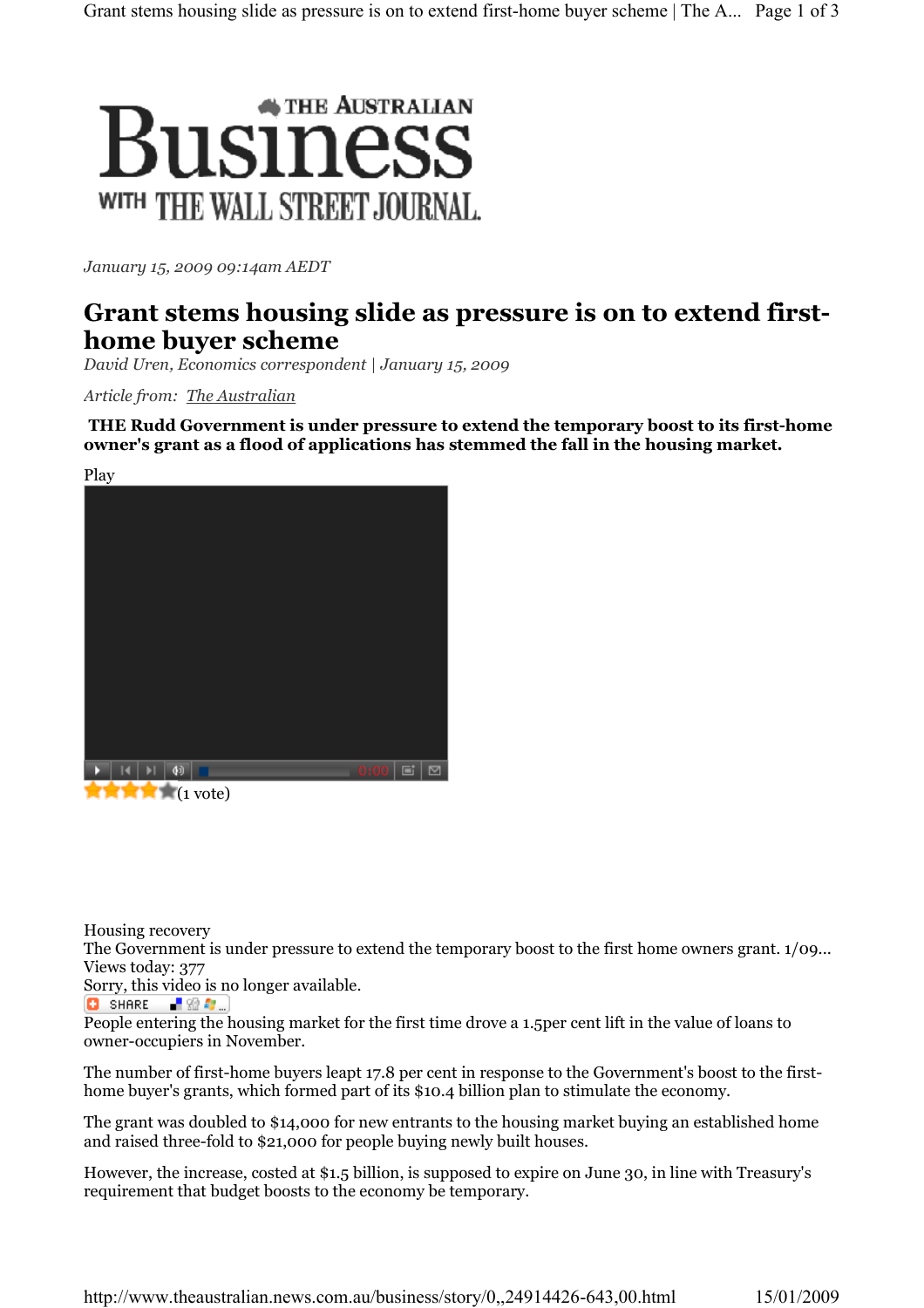State governments have also been raising their support for new-home buyers.

In Western Australia, where the housing downturn has been most acute, new home-buyers will soon be eligible for a total of \$46,000, in state and federal grants, provided they buy newly built homes in towns with populations of less than 10,000.

The new entrants to the housing market appear to be using the Government's money to buy more expensive property, with the average first-home loan increasing by \$18,100 in the past three months.

The housing industry is concerned demand would fall away if the increase were reversed. Master Builders Association chief executive Peter Jones said the Government's measure was bringing forward demand.

"I would argue that the Government should carefully consider extending the first-home owner grant scheme, particularly the tripling of the scheme for new houses," Mr Jones said.

"The Government will get the biggest bang for its buck in terms of fiscal stimulus if the grant encourages building activity in the residential sector."

Property consultants believe it would be impossible for the Government to wind back the scheme while the economy remains under pressure.

Housing Minister Tanya Plibersek yesterday hailed the success of the scheme as a vote of confidence in the housing market.

"First-home buyers have been very enthusiastic in taking up the opportunity to enter the market now, which many first-home buyers are saying is a terrific time for them, that they're feeling very confident about the housing market that they're going into," Ms Plibersek said.

She has declined to be drawn on whether the increase in payments would be extended, saying only that the effect of the stimulus measures would be assessed and the Government would continue to help people weather the financial crisis.

While the value of loans to owner-occupiers has been rising for three months in a row, the investment sector of the housing market is still in free-fall, with new loans dropping 6.1 per cent in value in November.

The head of property research for investment company Advisers Edge, Louis Christopher, said the emergence from previous downturns had been led by first-home buyers, with investors joining some time later.

"It is possible we are seeing a repeat of this pattern," he said.

However he said there were other signs of continuing weakness in the housing market. The stock of unsold houses in the major population centres is more than double the level now that it was during the peak of the property boom in 2005.

Mr Christopher said the overhang was particularly severe in southeast Queensland, where there were more unsold houses on the market than in Sydney, despite the population being 40per cent smaller.

Mr Christopher said the rental market was also weakening. In both Melbourne and Sydney, the vacancy rate was 4.2 per cent, with investors struggling to find tenants for higher-priced property. It is still below 2 per cent in other capitals but is also rising, with an increased number of listings of property to rent.

The Housing Industry Association is seeking further incentives for investment property owners, such as doubling the depreciation allowance and incentives for investment in raising energy efficiency of dwellings.

A survey by the property consultancy Residex found that house prices slipped by 0.6 per cent, while unit prices fell 0.5 per cent in the December quarter.

There was wide regional variation, with prices falling most in Perth at 7 per cent. Residex research head John Lindeman said southeast Queensland was also performing poorly and it was possible Sydney prices had levelled out.

"The Government has done a lot to prop up the finances of the industry and to put a floor under the price of housing."

http://www.theaustralian.news.com.au/business/story/0,,24914426-643,00.html 15/01/2009